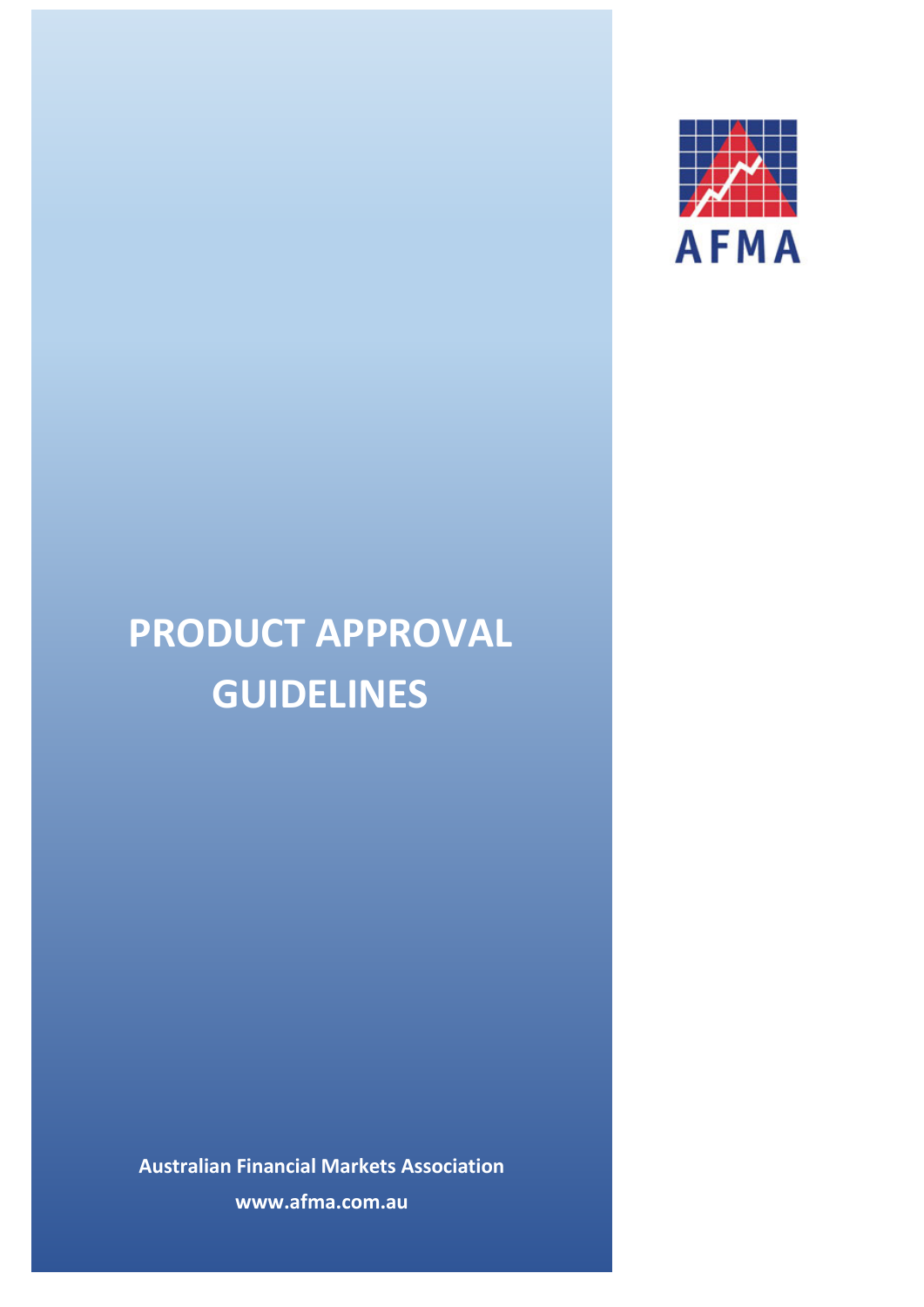## **Product Approval Guidelines**

*Version 1.2 March 2016*

### **Australian Financial Markets Association**

#### **Enquiries**

Telephone: + 61 2 9776 7900

Email[: info@afma.com.au](mailto:info@afma.com.au)

GPO Box 3655 Sydney NSW 2001

*Copyright in this publication is owned by the Australian Financial Markets Association.*

*This publication is distributed on the condition and understanding that AFMA is not engaged in providing any legal, accounting or other professional advice or services.*

*Members and any other organisation or individual following the Guidelines should satisfy themselves as to applicability to their specific circumstances. AFMA expressly disclaims liability for the consequences of any action or inaction taken as a result of following these Guidelines.*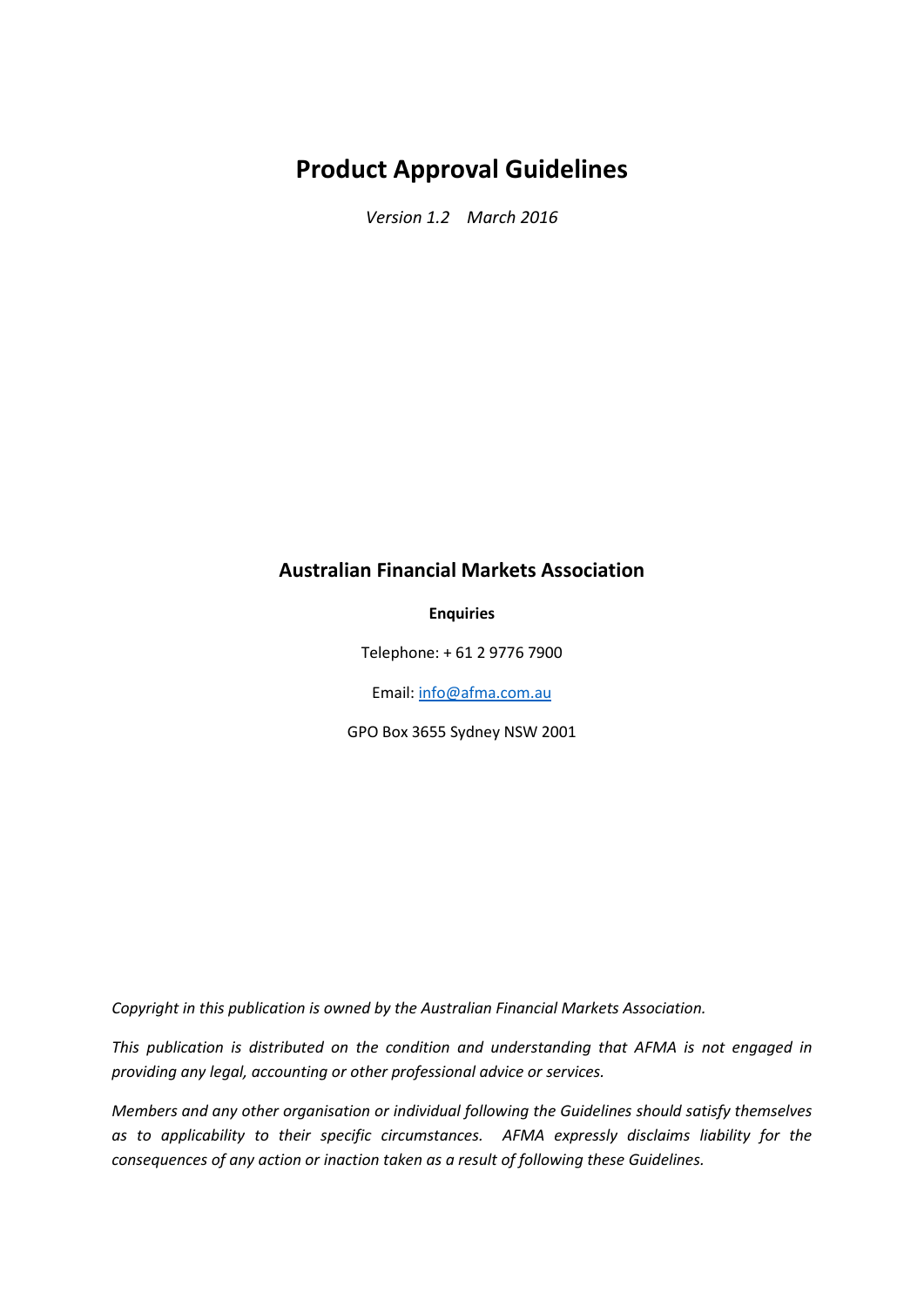## **Contents**

| $1_{-}$ |  |
|---------|--|
| 2.      |  |
| 3.      |  |
| 4.      |  |
| 5.      |  |
| 5.3.    |  |
| 5.4.    |  |
| 5.5.    |  |
| 5.6.    |  |
| 5.7.    |  |
| 5.8.    |  |
| 5.9.    |  |
| 5.10.   |  |
| 5.11.   |  |
| 5.12.   |  |
| 6.      |  |
| 6.1.    |  |
| 6.2.    |  |
| 7.      |  |
| 7.1.    |  |
| 7.2.    |  |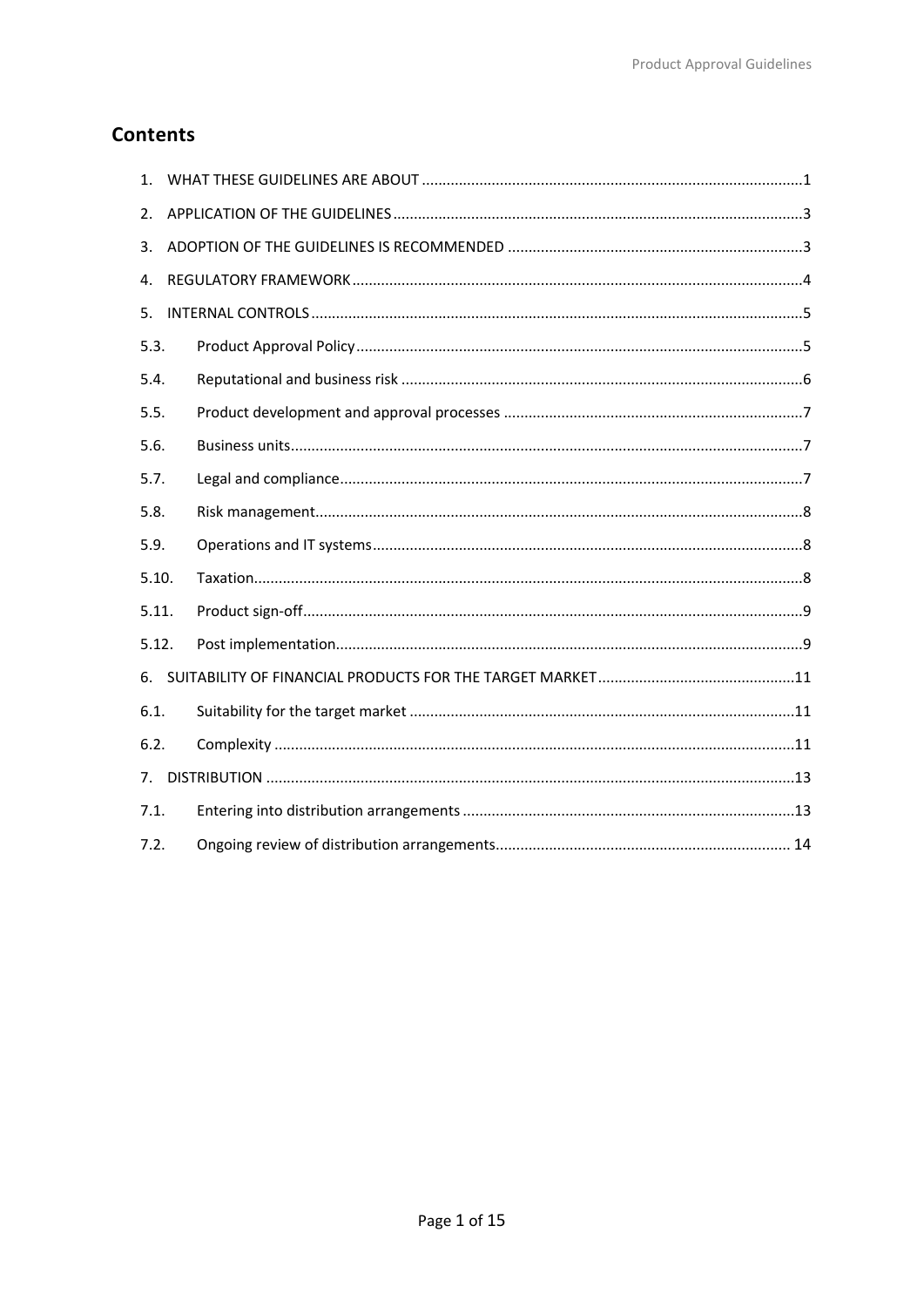## <span id="page-3-0"></span>1. WHAT THESE GUIDELINES ARE ABOUT

- 1.1. These guidelines are intended to support the product development and distribution process within firms that issue retail structured financial products by clarifying the respective roles and responsibilities of the various parties involved in a manner that promotes the fair treatment of individual investors.
- 1.2. New financial products should be subject to a robust internal approval process that requires objective review and appropriate senior management sign---off before they are offered to retail investors. This process and the associated procedures should be detailed in a Product Approval Policy (see section 5 - Internal Controls).
- 1.3. AFMA recommends that members have in place a documented product approval framework which:
	- considers reputational risks in the product development and sign---off process, and has arrangements in place to identify and respond to reputational risk issues;
	- has clear roles and responsibilities to demonstrate accountability for those involved in all aspects of the development and approval process;
	- has clear criteria about what constitutes a new product, and when a streamlined approval process may be used (for example, where the firm has previously issued a very similar product), or has a framework where such decisions are overseen by people separate from the business unit that will issue the product;
	- incorporates effective scrutiny and challenge;
	- has an effective product suitability framework;
	- manages any conflicts between the firm and the investor properly;
	- takes account of changes in the external environment; and
	- is subject to a robust review mechanism.

 $\overline{a}$ 

- 1.4. Firms should ensure that the product approval process allows for review and challenge by the risk, compliance and control functions.
- 1.5. Firms should review and update as appropriate the product approval process on a regular basis to ensure that it remains robust and fit for purpose.
- 1.6. Firms should only offer a financial product that represents a genuine investment opportunity for investors, although it may still be subject to risks.

<span id="page-3-1"></span> $1$  Reputational risks can include the risk to a product issuer's brand and reputation that may result where a product issuer does not take sufficient care in the development of a new product, or knowingly issues a product that is not designed to produce a beneficial outcome for a retail investor, and a retail investor experiences significant detriment as a result of having invested in the product.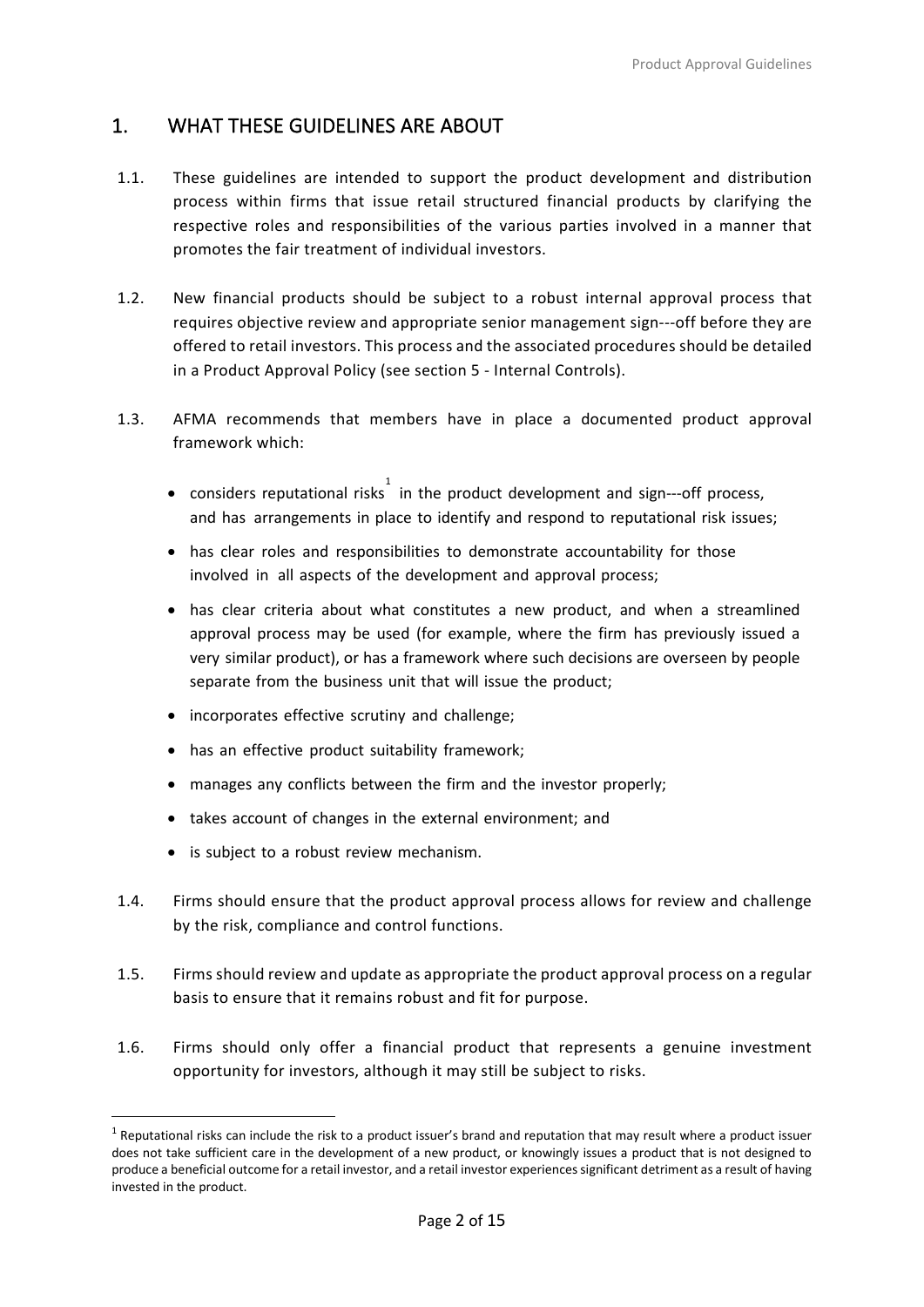## <span id="page-4-0"></span>2. APPLICATION OF THE GUIDELINES

- 2.1. These guidelines are designed to assist members of the Australian Financial Markets Association (AFMA) that issue structured financial products in Australia that are available to retail investors.
- 2.2. These guidelines generally relate to products that are dealt over the counter between the product issuer and the retail investor (either directly or through an intermediary)<sup>[2](#page-4-2)</sup>. These guidelines may also relate to an exchange‐traded product to the extent that the issuer reasonably considers that the new product is more complex than other listed products which are generally considered to be "vanilla".
- 2.3. Structured products are generally derivatives or other financial products that are designed to provide investors with targeted risk/return profiles. Structured financial products are generally a packaged investment strategy which combines a range of elements (which can include one or more of):
	- leverage;

**.** 

- a component of capital at risk;
- an investment return and/or payment obligations which is contingent on or highly sensitive to changes in the value of underlying assets, indices, interest rates or cash flows;
- a nominated level of capital protection at maturity.

## <span id="page-4-1"></span>3. ADOPTION OF THE GUIDELINES IS RECOMMENDED

- 3.1. AFMA recommends that its members incorporate these guidelines into their business processes.
- 3.2. These guidelines have been developed by AFMA in consultation with its members. These guidelines are intended to assist a financial market participant that issues structured financial products to retail investors (either directly, or indirectly through distribution networks provided by other financial services licensees) to ensure the issuer has appropriate policies and procedures in place for the approval of new financial products.
- 3.3. These guidelines do not replace statutory obligations that apply to persons who issue financial products to retail investors, and/or provide advice to retail investors about financial products.

<span id="page-4-2"></span><sup>&</sup>lt;sup>2</sup> Some types of OTC products that are available to retail investors (eg. contracts for difference) are subject to specific ASIC regulatory guidance. Issuers of those products should adhere to that ASIC guidance.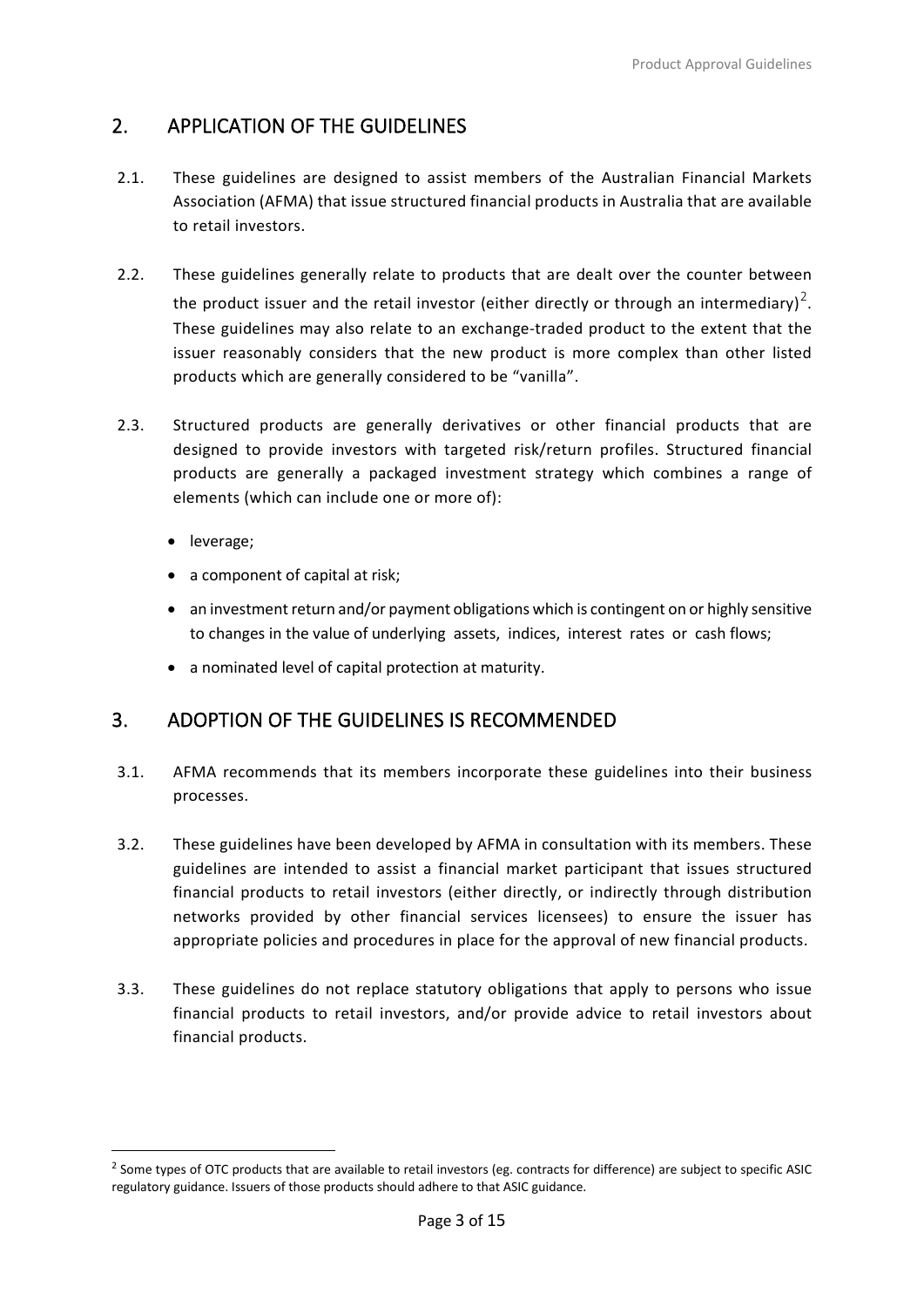- 3.4. AFMA is not a regulatory body and does not have supervisory or disciplinary powers. These guidelines have been developed as a mechanism to assist AFMA members to assess their internal product approval, manufacture and distribution processes, and to promote the fair treatment of investors.
- 3.5. AFMA will promote these guidelines to its members through appropriate forums, including publication on the AFMA website.
- 3.6. These guidelines will be reviewed periodically and at least once in every 12 month period.

## <span id="page-5-0"></span>4. REGULATORY FRAMEWORK

<span id="page-5-1"></span>4.1. The regulatory regime that applies to issuers of financial products is set out in the *Corporations Act 2001* and the *ASIC Act 2001* (and supplemented by ASIC regulatory guidance) and the ASX Listing Rules.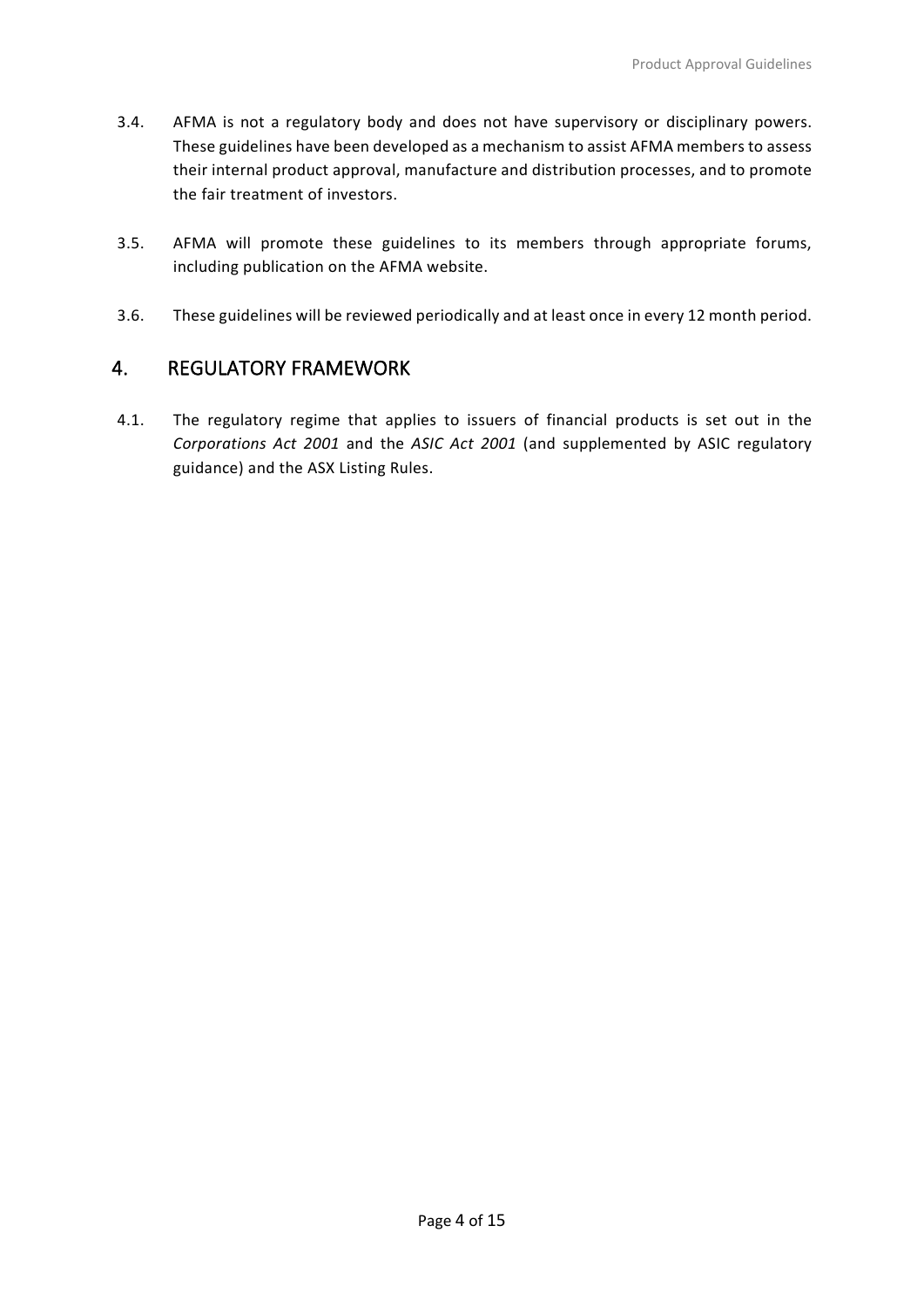## 5. INTERNAL CONTROLS

- 5.1. All relevant functions within an issuer should provide the infrastructure required to support the structured financial products issued by the issuer. At the concept approval stage of a new product, the issuer must ensure that products can be delivered and will operate in a manner that is consistent with the purpose for which the products were designed.
- 5.2. New structured financial products should be subject to a robust internal approval process that requires objective review and appropriate senior management sign‐off before they are offered to retail investors. This process and the associated procedures should be detailed in a Product Approval Policy. The Product Approval Policy may comprise various policies which together cover the relevant subject matter.

#### <span id="page-6-0"></span>5.3. Product Approval Policy

- 5.3.1. Product issuers have a responsibility to provide information about the product that will enable an investor to make an informed decision about investment in the product.
- 5.3.2. Investors in a structured financial product should be able to understand the product, including the risk and rewards of the investment, and be treated fairly in the marketing, sale and management of the product. A product issuer's product approval process should promote these outcomes by supporting:
	- the provision of clear, concise and effective disclosure to investors;
	- the effective management of key risks, including conflicts of interest; and
	- the consideration of the suitability of the product for the categories of investor to which it is marketed.
- 5.3.3. This will help investors to set their own investment goals, to critically assess investment options (including the associated risks and rewards) and to stay informed about their investments. It may be appropriate for investors, especially those less familiar with investment concepts and financial products, to obtain advice and seek assistance from a professional financial adviser in relation to their investment activity.
- 5.3.4. The Product Approval Policy process is not an alternative to, or a substitute for, the assessment of legal and regulatory requirements. However, the Policy should require confirmation that the necessary legal and regulatory inquiries and checks have been made and the outcomes are satisfactory.
- 5.3.5. The Product Approval Policy should specify the business units within a firm and entities within a corporate group to which it applies. The corporate governance framework through which the product is reviewed and approved should reflect the scope of the policy's application.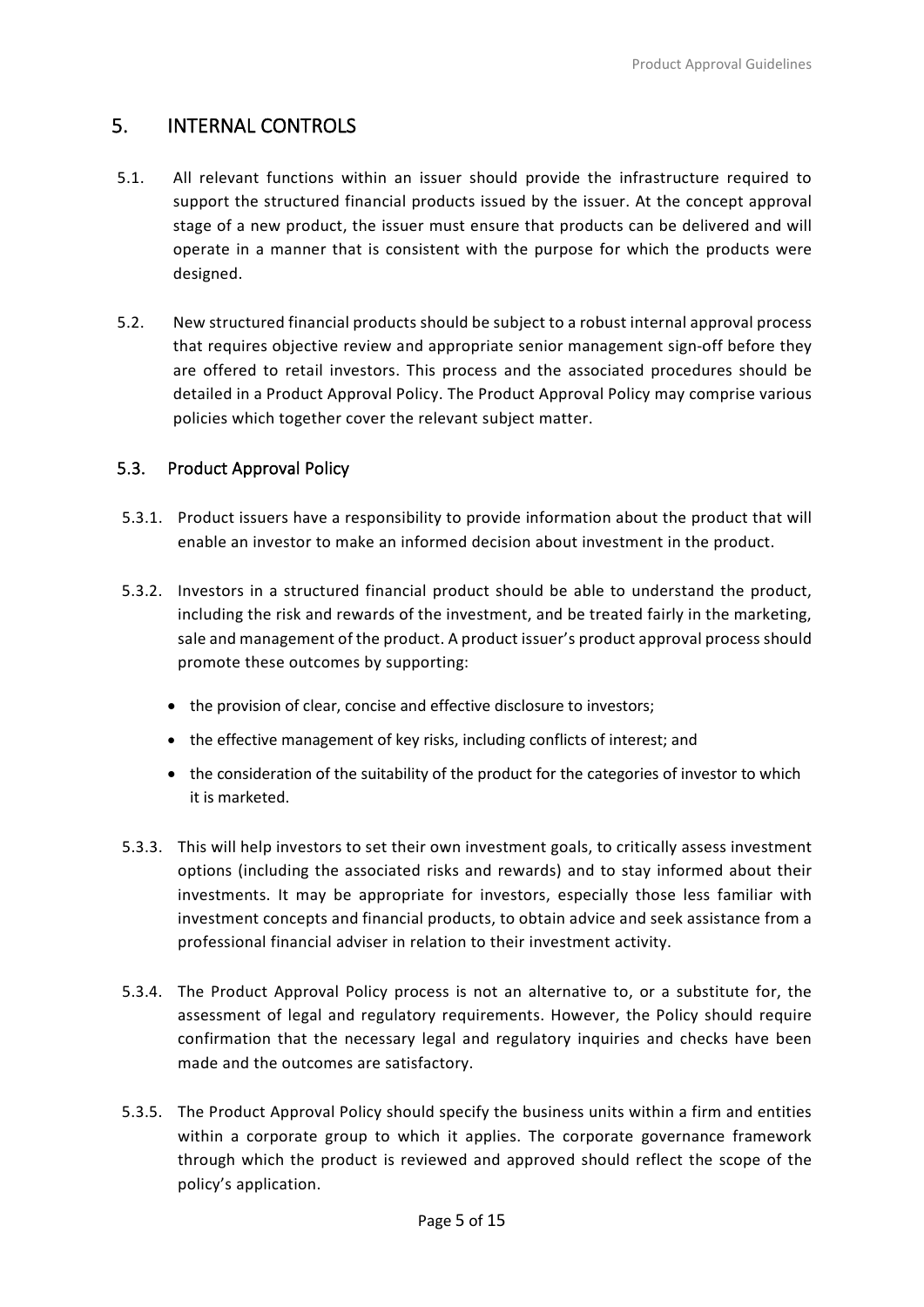- 5.3.6. The Product Approval Policy should provide guidance about what constitutes a new structured financial product for the purpose of a firm's internal product approval policy and procedures. If responsibility for determining whether a product is new resides within the business unit that will issue the product, the Product Approval Policy should provide for oversight of that decision-making process<sup>[3](#page-7-1)</sup>.
- 5.3.7. A new product should include product types that have not been previously issued by the firm. In making a judgement on this, it is relevant to consider a range of factors including:
	- whether a product of this type has previously been issued or offered by the issuer (including white labelling of another entity's product), or by another issuer;
	- whether the product has been previously issued to a particular class of investor for example, it has previously been offered to wholesale investors but not to retail investors<sup>[4](#page-7-2)</sup>;
	- whether modifications to existing products are substantive and should be treated as a new product;
	- ensuring that small changes to products issued over time do not result in a substantive change in the nature of the product which may circumvent the product development and approval process; and
	- whether the product involves significant new systems or operations requirements.

#### <span id="page-7-0"></span>5.4. Reputational and business risk

 $\overline{a}$ 

- 5.4.1. Consideration of reputational risk should be integral to all stages of the product development and sign-‐‐off process. A firm should be able to demonstrate that it has arrangements in place to identify and respond to all reputational risk issues.
- 5.4.2. As part of the product sign-off process, the product approvers (which should include people who perform functions distinct from the business developing the new product) should have sufficient information to form the view that risks, including any reputational risk, associated with the product have been appropriately identified and mitigated (where necessary). This sign off process and procedures should be structured and documented to ensure that persons providing any sign off are made aware of the scope of their responsibility and act accordingly.

<span id="page-7-1"></span> $3$  For example, this may occur through a diligence committee or other governance arrangements that the product issuer has in place.

<span id="page-7-2"></span> $4$  If the product has not previously been issued to retail investors, it should generally be treated as "new".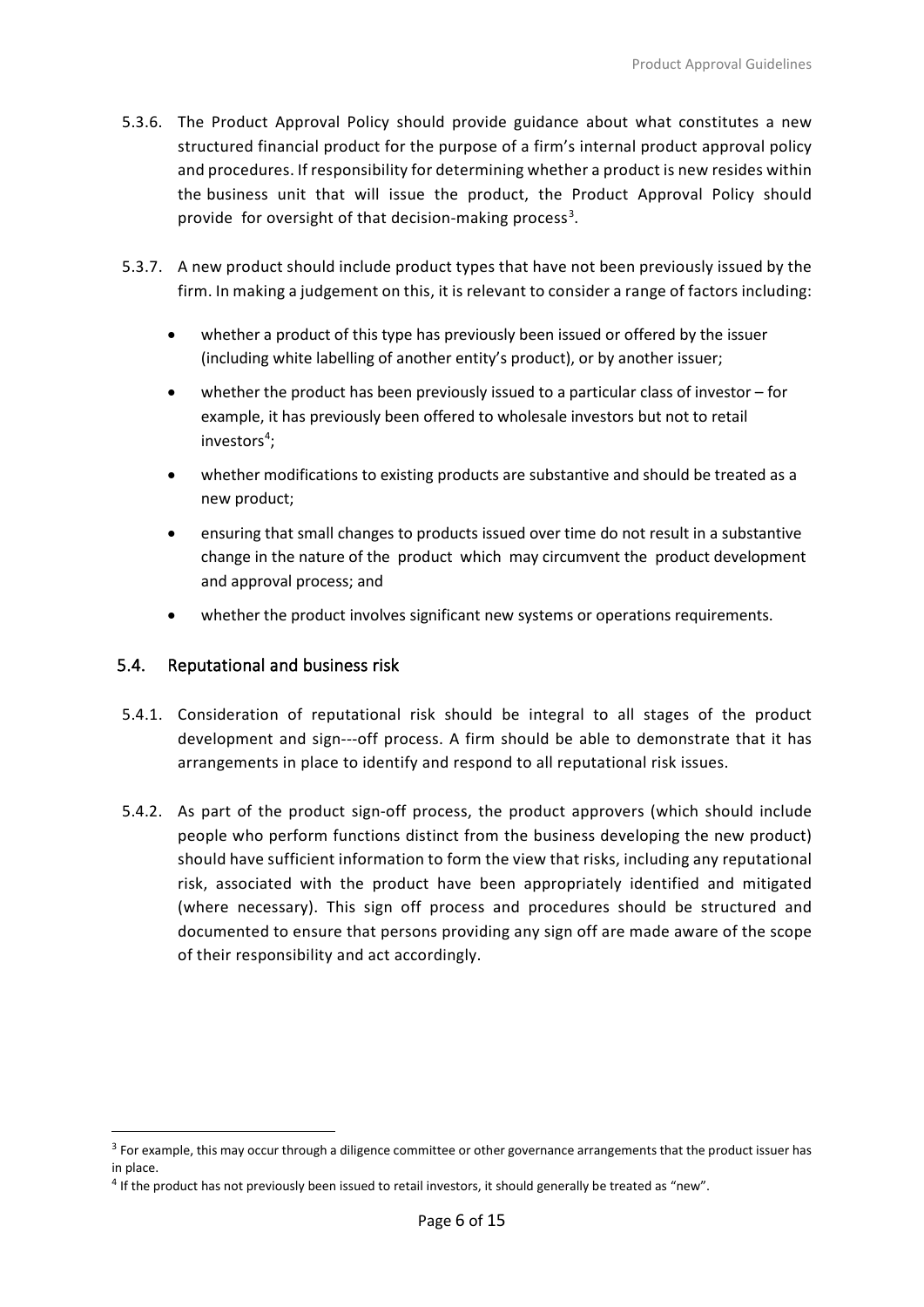5.4.3. Consideration should be given in the product sign-off process to reputational and business risks (in addition to those considered as part of the risk management process outlined below in the 'Product development and approval processes' section) having regard to current market and regulatory conditions, and investor sentiment towards new products, products with particular features, or products that are designed for a particular purpose.

#### <span id="page-8-0"></span>5.5. Product development and approval processes

- 5.5.1. A number of measures must be undertaken as part of the product approval process. Details may vary between issuers, depending on the nature and scale of an issuer's business (eg. a firm may outsource its tax advice) -‐‐ however, the substance of the checks identified here should form part of the process.
- 5.5.2. The Product Approval Policy should ensure that roles and responsibilities in the process are clearly defined.

#### <span id="page-8-1"></span>5.6. Business units

- A sound business case should exist for the product, which is based on its capacity to satisfy what are expected to be genuine client demands;
- The target market and the range of client segments for which the product would be suitable should be determined during the product design stage;
- The distribution strategy for the product should align with the target market for the product; and
- Product specific training and education facilities should be available to staff and other persons who will advise on or market the product.

#### <span id="page-8-2"></span>5.7. Legal and compliance

- Confirmation should be given that the firm holds the necessary licensing requirements.
- Checks should be put in place to enable sign‐off in relation to the adequacy of product disclosure materials (for example, consideration of whether product disclosure materials should include a description of the target market of the product, the risk profile, and the investment horizon).
- Specific consideration should be given to the identification of possible conflicts of interest related to the issue, distribution and ongoing management of the product and associated risks.
- There should be specific consideration of the legal nature of the product (eg. security, derivative or managed investment scheme, and whether it is bundled with other products) and if relevant, any implications for the issuer's licensing arrangements.
- The money laundering/terrorism financing risk of the products should be assessed,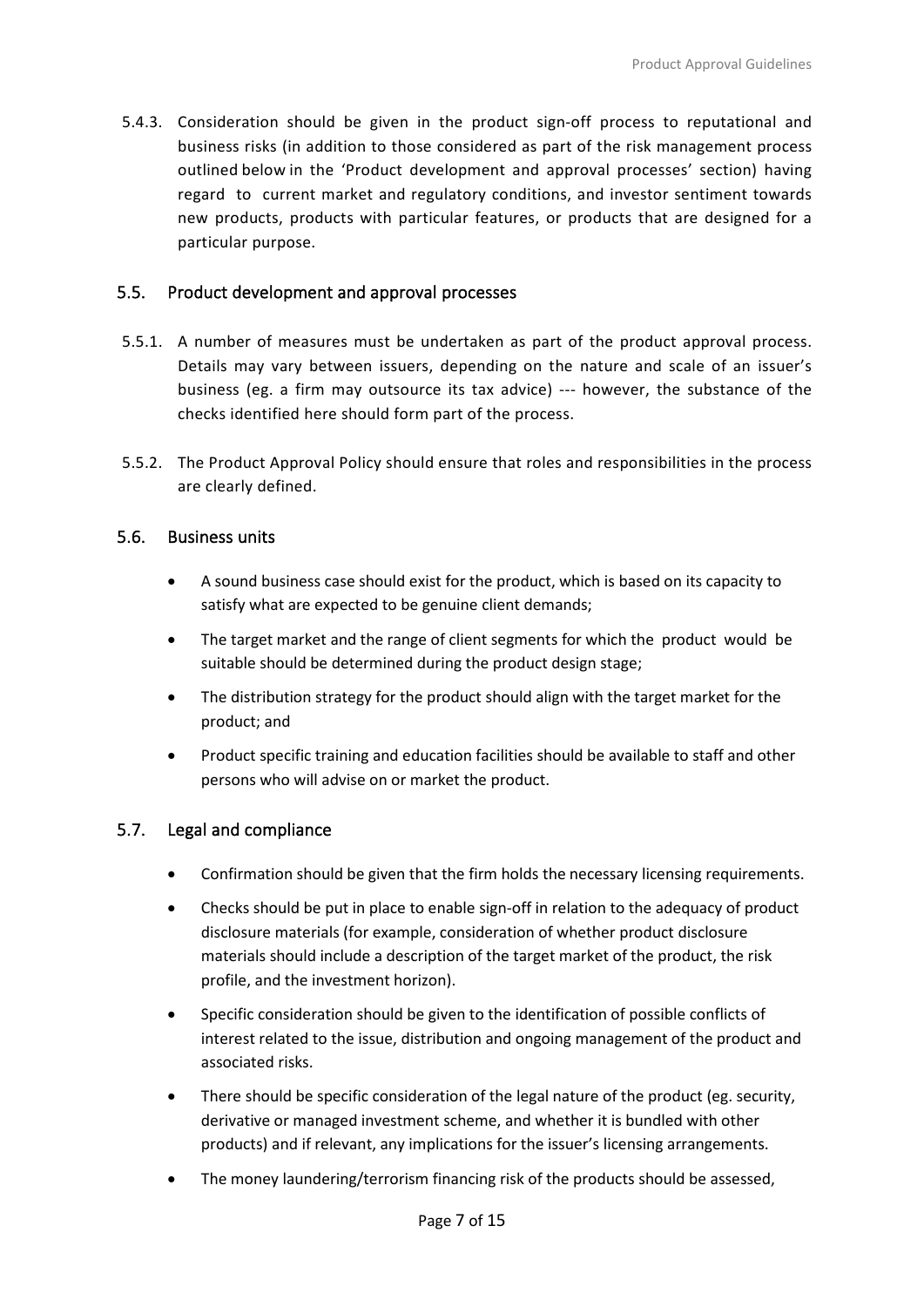including the distribution channels used, so that any changes to the AML/CTF risk profile of the issuer can be made at the time the product is developed.

#### <span id="page-9-0"></span>5.8. Risk management

- Appropriate procedures should be put in place to monitor and manage risk consistent with the design of the product, including market risk, counterparty/credit risk, financing risk and operational risks.
- Specific consideration should be given to the adequacy of the pricing models and the management of pricing risks.

#### <span id="page-9-1"></span>5.9. Operations and IT systems

- The systems requirements necessary to support the product should be assessed and the necessary measures put in place to support the product offering.
- The necessary testing of systems performance and integration should be conducted before the product is released to the market.

<span id="page-9-2"></span>The personnel requirements (including staff training) necessary to support the product should be assessed and the necessary measures (eg call centre and website product support) to support the product offering should be identified.

#### 5.10. Taxation

**.** 

- The product should be subject to review by executives with relevant taxation experience (for example, within the firm's tax unit) having regard to the identification of any important tax implications of the product for the firm and its investors and the effective disclosure and management of any associated tax risks;<sup>[5](#page-9-3)</sup> and
- That review should consider whether it is necessary to:
	- obtain external advice on the tax implications of the product,
	- rely on relevant existing public rulings from the Australian Taxation Office (ATO), and/or
	- obtain a Product Ruling from the ATO.

<span id="page-9-3"></span><sup>5</sup> The guide for tax intermediaries published by the Australian Taxation Office, "*Good Governance and Promoter Penalty Laws"*, may be useful as a reference document for this purpose.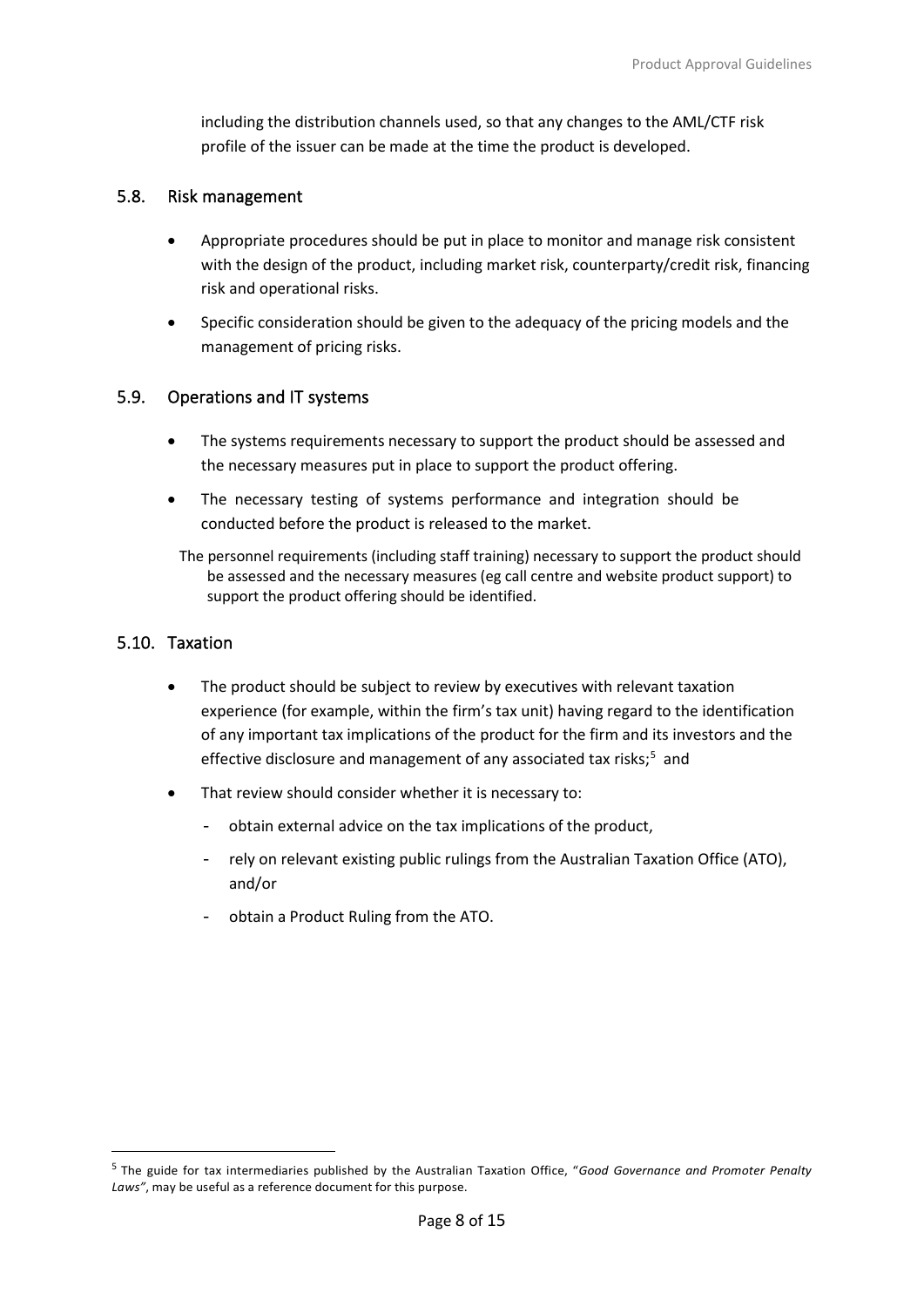#### <span id="page-10-0"></span>5.11. Product sign-off

- 5.11.1. The product approval process should be overseen by senior management in the firm and new products should receive internal sign-‐‐off incorporating, where appropriate, scrutiny and challenge (including of the product proposal), from:
	- appropriately delegated local or regional management;
	- the relevant business head;
	- legal and compliance unit;
	- risk management unit;
	- accounting and finance unit;
	- treasury operations; and
	- the tax unit.
- 5.11.2. The product should not be released into the market until the mandated sign-‐‐offs have been given.

#### <span id="page-10-1"></span>5.12. Post implementation

- 5.12.1. A register of new products approved under the policy and the current product manager for each product should be maintained.
- 5.12.2. The product manager should have responsibility for the ongoing management of the product within its lifecycle, including matters such as:
	- the product distribution strategy remains consistent with that identified in the product design stage;
	- the product is tracked and monitored to appropriately manage its risk profile;
	- maintenance of product offering strategies, process enhancements and product disclosure; and
	- provision of appropriate product training materials, amongst other things.
- 5.12.3. The product issuer should have monitoring capability within designated units to identify and respond to any relevant legislative, taxation and other changes that affect products offered by the issuer and to ensure any necessary adjustments are made, and disclosed to investors if required.
- 5.12.4. Procedures and systems should be in place to ensure that obligations to investors are monitored and carried out on an ongoing basis, and to review periodically that the product has been implemented as specified during the product approval process. Relevant procedures should allow for escalation to senior management.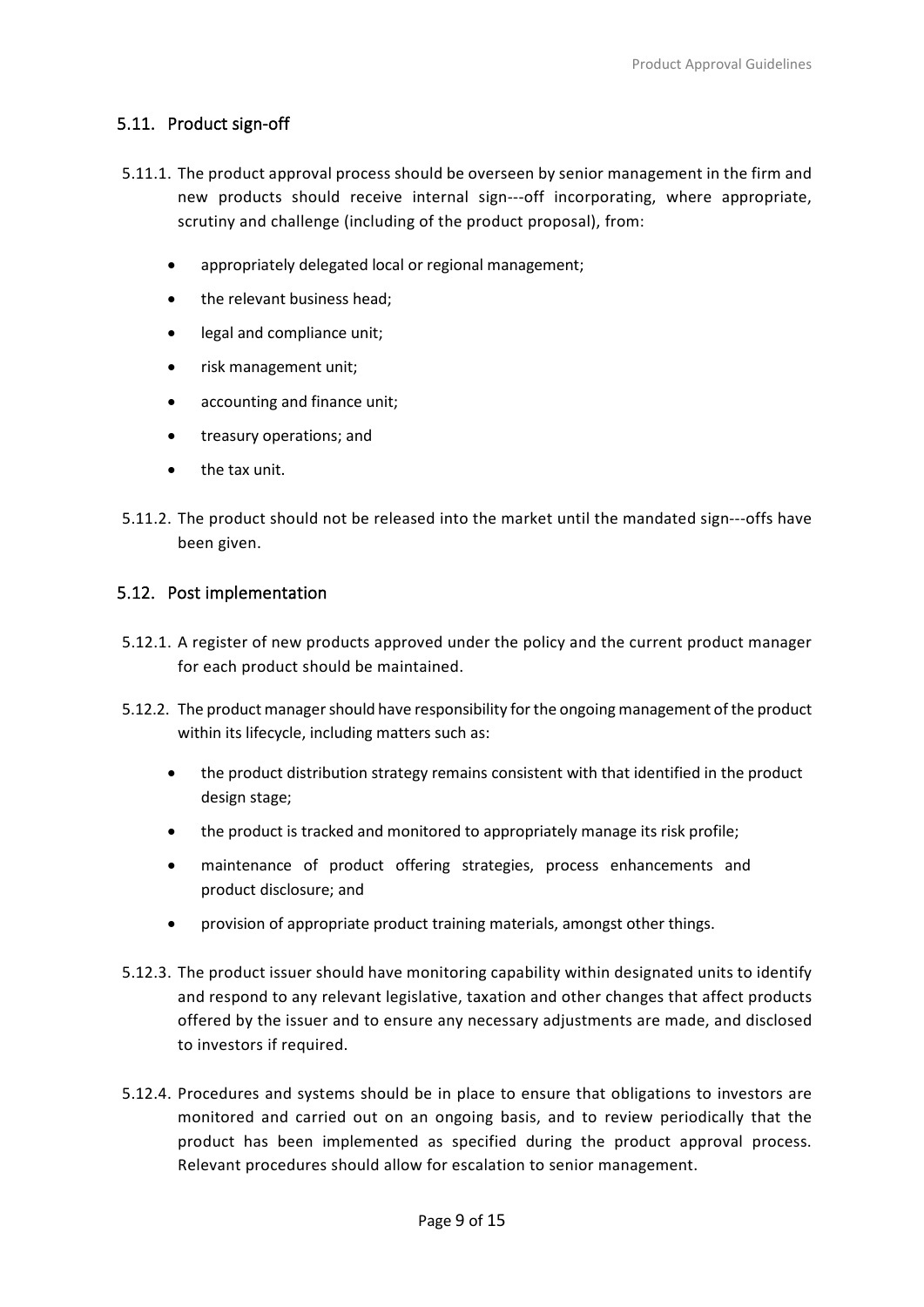- 5.12.5. The product issuer should have adequate post issue support arrangements in place to respond to investor requests and communicate with investors (as deemed appropriate by each issuer), and to deal with matters such as processing of early withdrawals or transfer of ownership.
- <span id="page-11-0"></span>5.12.6. The product issuer should review its complaints register on a regular basis and look for concerning patterns or trends about a particular product or the selling practices of a particular distributor.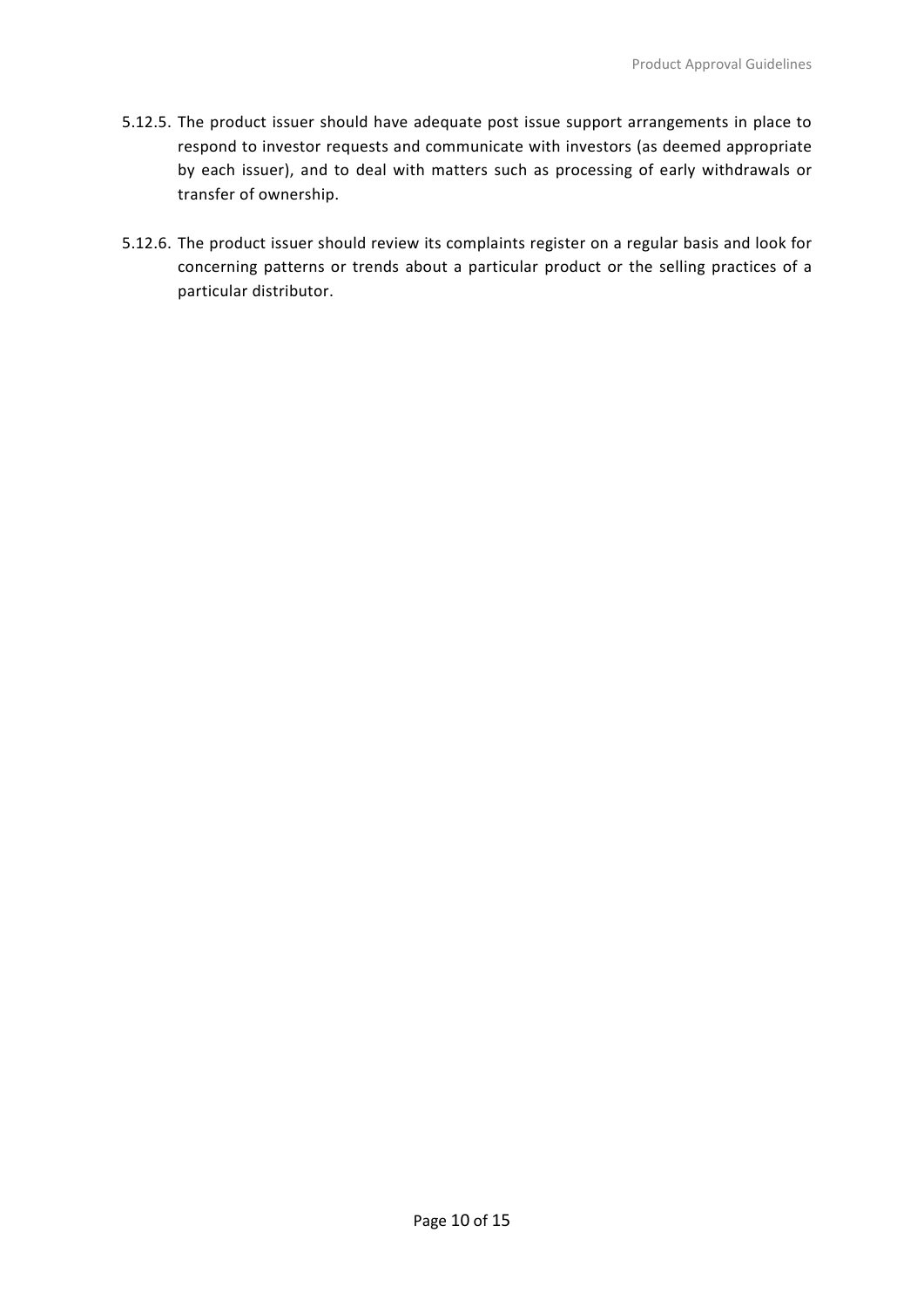## 6. SUITABILITY OF FINANCIAL PRODUCTS FOR THE TARGET MARKET

#### <span id="page-12-0"></span>6.1. Suitability for the target market

- 6.1.1. Product suitability for the targeted market segment should be considered by the product manager and senior management at the product design stage.
- 6.1.2. The product should satisfy what is understood to be genuine client interests, and management of the offering should enhance the firm's relationship with its investors.
- 6.1.3. There are a number of factors that issuers should consider in determining the suitability of a product for the target market, including a combination of some or all of the following:
	- Market research on the likely demand for the product;
	- Distribution network feedback on the types of products that are likely to be taken up by investors, or that will address an identified client need;
	- The likely performance of the product taking into account market conditions and other relevant economic factors to the extent these are reasonably known;
	- The profile of investors in the target market (including for example, broad investment objectives which the product might satisfy, and broad characteristics of investors of the product); and
	- The distribution channel and strategy that will be used to distribute the product, including the aids available to assist investors in obtaining the information they require to assess the product, and whether the product will be directly available to investors or through an adviser distribution model.

#### <span id="page-12-1"></span>6.2. Complexity

- 6.2.1. Issuers should have close regard to the level of complexity of the product and whether an investor in the target market will be likely to be able to understand key elements including:
	- the way in which the product operates;
	- the fees and charges connected to the product;
	- how the pay---off is derived;
	- how to exit the product (and any penalties for exiting early); and
	- the risks and returns associated with the product in a range of market conditions.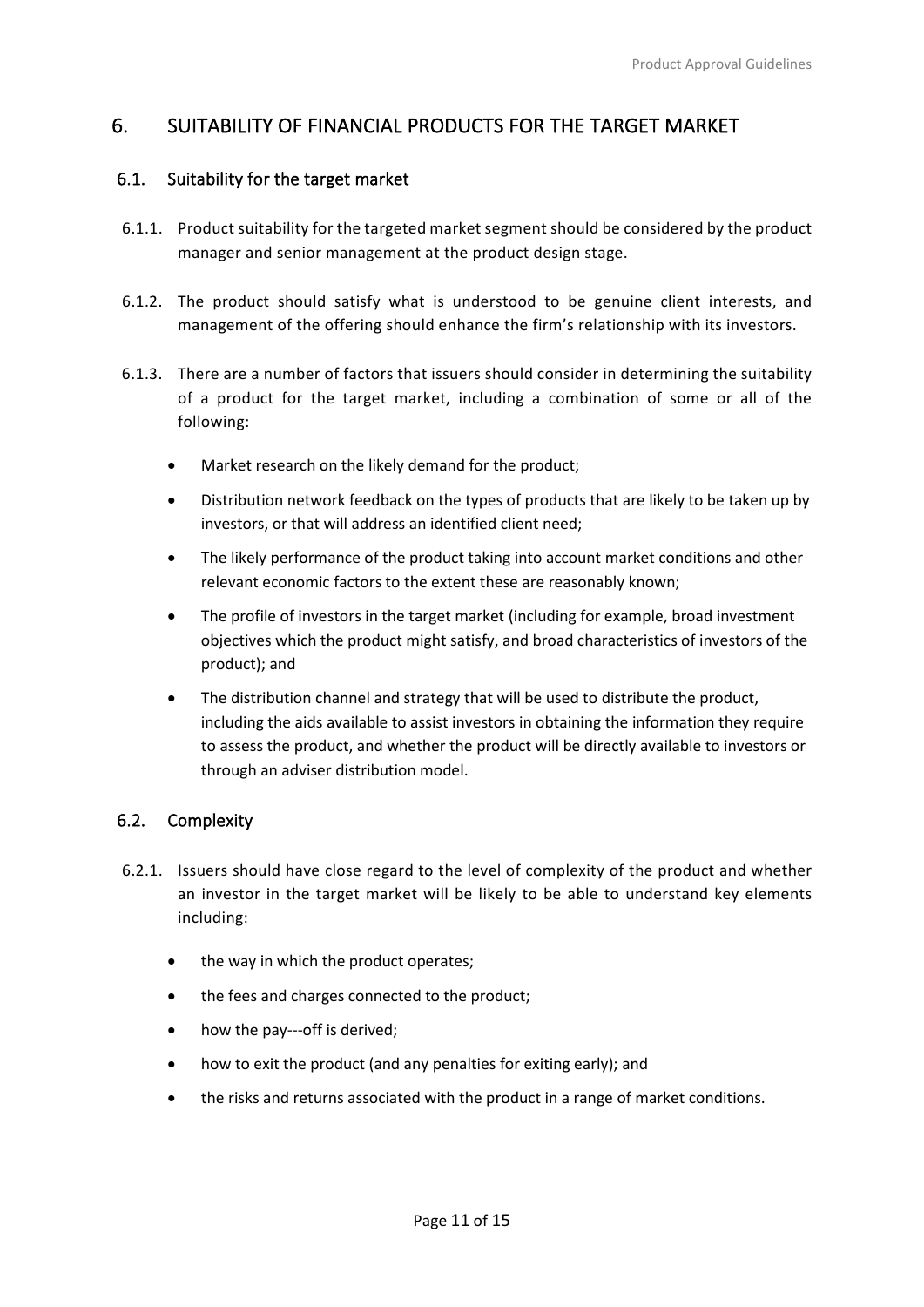- 6.2.2. Consideration should be given to disclosure in the product disclosure documents about sensitivity analysis and the risks and outcomes for investors (for example, the likelihood of different scenarios occurring and the impact that this would have on the investment) in a way that will be meaningful and helpful to investors. Disclosure should be clear, concise and effective.
- <span id="page-13-0"></span>6.2.3. Where necessary, issuers should have arrangements in place to identify whether the complexity level of a product is such that an investor in the target market is less likely, or unlikely, to be able to understand the key elements outlined above.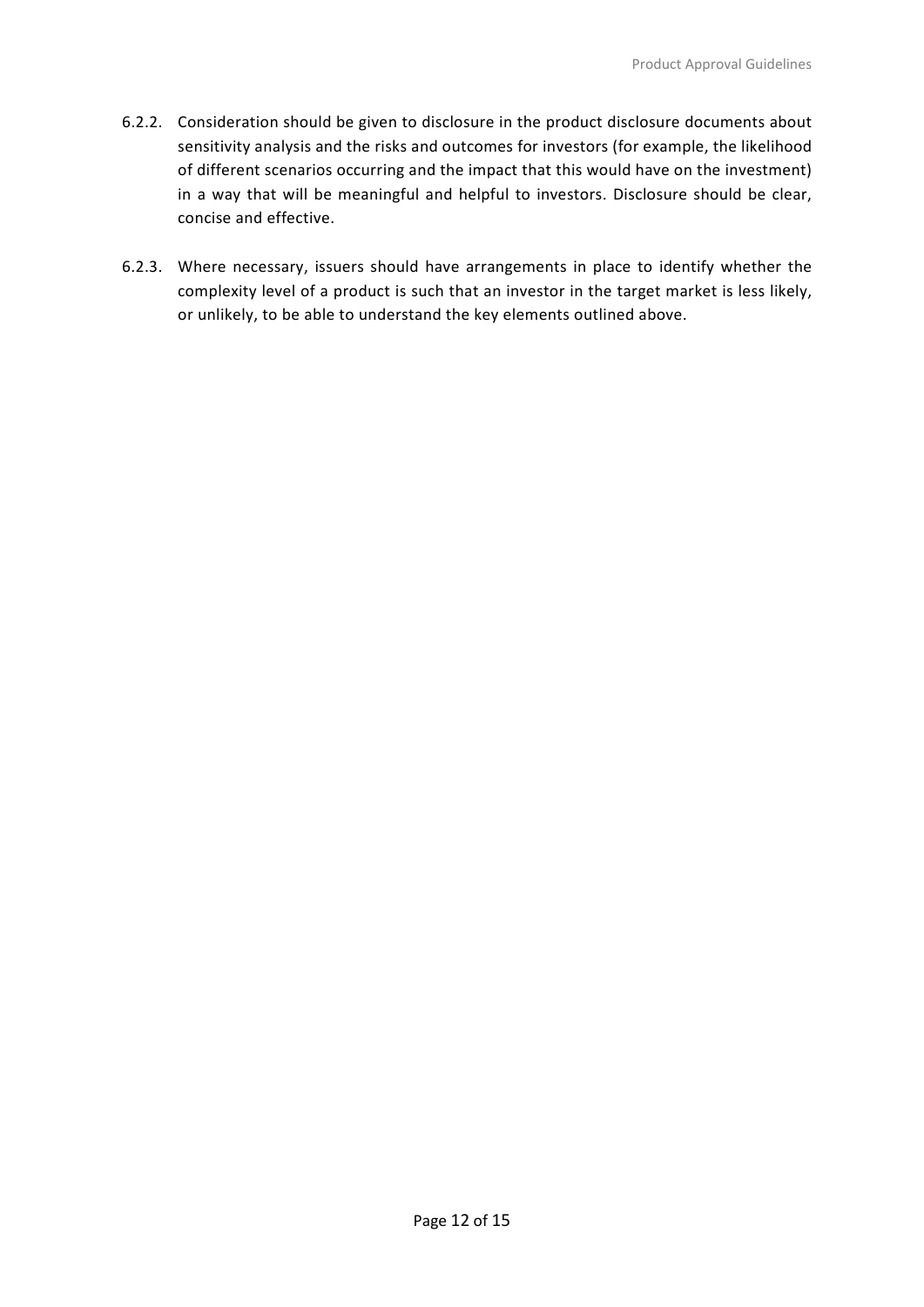## 7. DISTRIBUTION

#### <span id="page-14-0"></span>7.1. Entering into distribution arrangements

- 7.1.1. A product issuer should decide whether their product is one where it would be preferable for investors to obtain advice before making an investment decision. If a structured product has complex features which are more difficult to explain to investors, issuers should be more cautious about distribution strategies which provide no advice or general advice only to investors. Issuers should be mindful of whether a typical retail investor will have a need for tailored financial advice considering the complexity of the product in developing its distribution strategy. Distributors should not be regarded as the end customer.
- 7.1.2. A distributor will ordinarily be a financial services licensee (such as a dealer group) or authorised representative of a licensee that interacts directly with a retail client. In some cases, but not all, the product issuer may also be the distributor of the product. The product issuer and distributor may be part of the same corporate group, or they may be completely separate entities who may (or may not) have a commercial arrangement to distribute the financial product. There is no industry wide standard form of such arrangements. The terms are negotiated between the parties.
- 7.1.3. The distribution structure means that it is often the distributor who interfaces with the individual investor as a client of the distributor. In these circumstances, product suitability is an important issue for distributors to consider, as this must be done in the context of information that is given by the client to the distributor. Distributors have a responsibility to independently assess the product and its suitability for the market segment they target as distributors. The issuer should make available to these distributors the materials that will enable them to understand the product they are to distribute and should consider undertaking education and accreditation of advisers who work for a distributor in connection with the product.
- 7.1.4. When entering into a distribution arrangement with a distributor, product issuers should consider whether the distributor is an appropriate distributor to place their products. The product issuer should conduct a "know your distributor" process. Matters which should be considered include:
	- the distributor's business (the sales team and their experience selling structured products), size (capacity to implement the distribution strategy) and reputation;
	- sales practices and use of marketing materials;
	- whether the distributor provides any advice, general advice or personal advice to the relevant investors;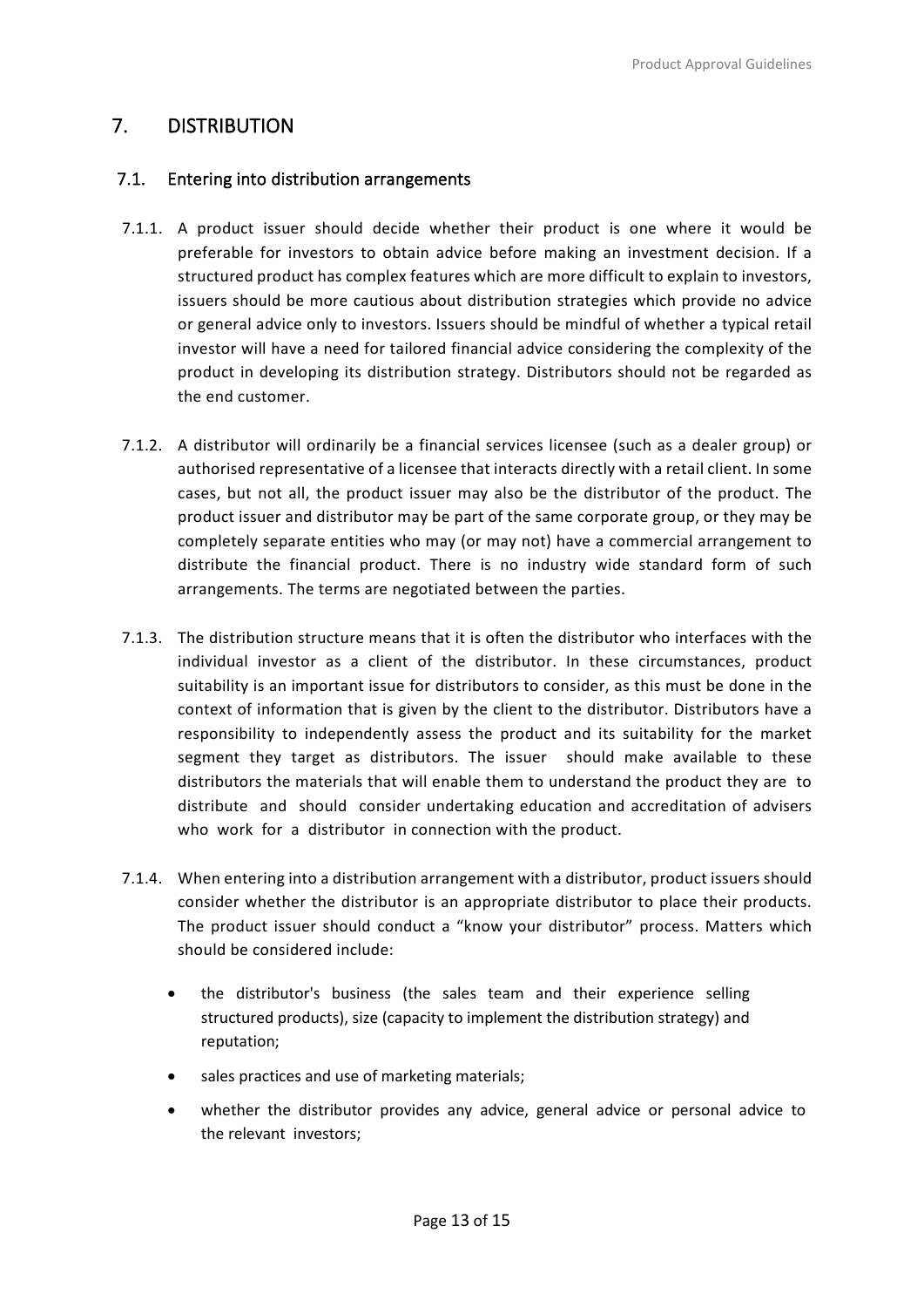- the distributor's typical client type, and whether the distributor deals directly with the client, or via other intermediaries;
- where a distributor introduces investors to the product at seminars or through advertisements, whether those measures are appropriate for the target market and the product being offered;
- whether the distributor considers the suitability of a financial product on an individual investor basis or for a class of investor;
- the distributor's regulatory status and reputation; and
- any history of complaints against the distributor or other information that is relevant to the good standing of the distributor, to the extent this information can be obtained; and
- whether the distributor has arrangements in place so that its representatives have sufficient knowledge and understanding of the product to be able to give appropriate advice to investors.
- 7.1.5. The respective roles of the product issuer and the distributor should be well understood by each party, and appropriate. For example, if the product issuer provides a loan in connection with a financial product, the issuer should retain responsibility for assessing the investor's credit risk.
- 7.1.6. Notwithstanding the above, each party retains its own regulatory responsibilities, and the product issuer cannot be deemed to assume the regulatory obligations of the distributor, and vice versa. In particular, if a distributor provides advice to a retail client about investment in the product, then the distributor, and its representatives as the case may be, is responsible for compliance with the relevant obligations in Chapter 7 of the Corporations Act in relation to the provision of personal advice.

#### <span id="page-15-0"></span>7.2. Ongoing review of distribution arrangements

- 7.2.1. Depending on the distribution model in place and the nature of the relationship between the product issuer and the distributor, the issuer should review distribution arrangements on a periodic basis.
- 7.2.2. Under the terms of a distribution arrangement, the product issuer should obtain information from the distributor about the nature of the investors who acquire the product and the circumstances in which the product is recommended to investors by the distributor. This information will assist the issuer to ensure that the product is meeting the needs of the target market for which it was designed, to manage the performance of the product over time and ongoing reputational risk for the issuer relating to the distributor.